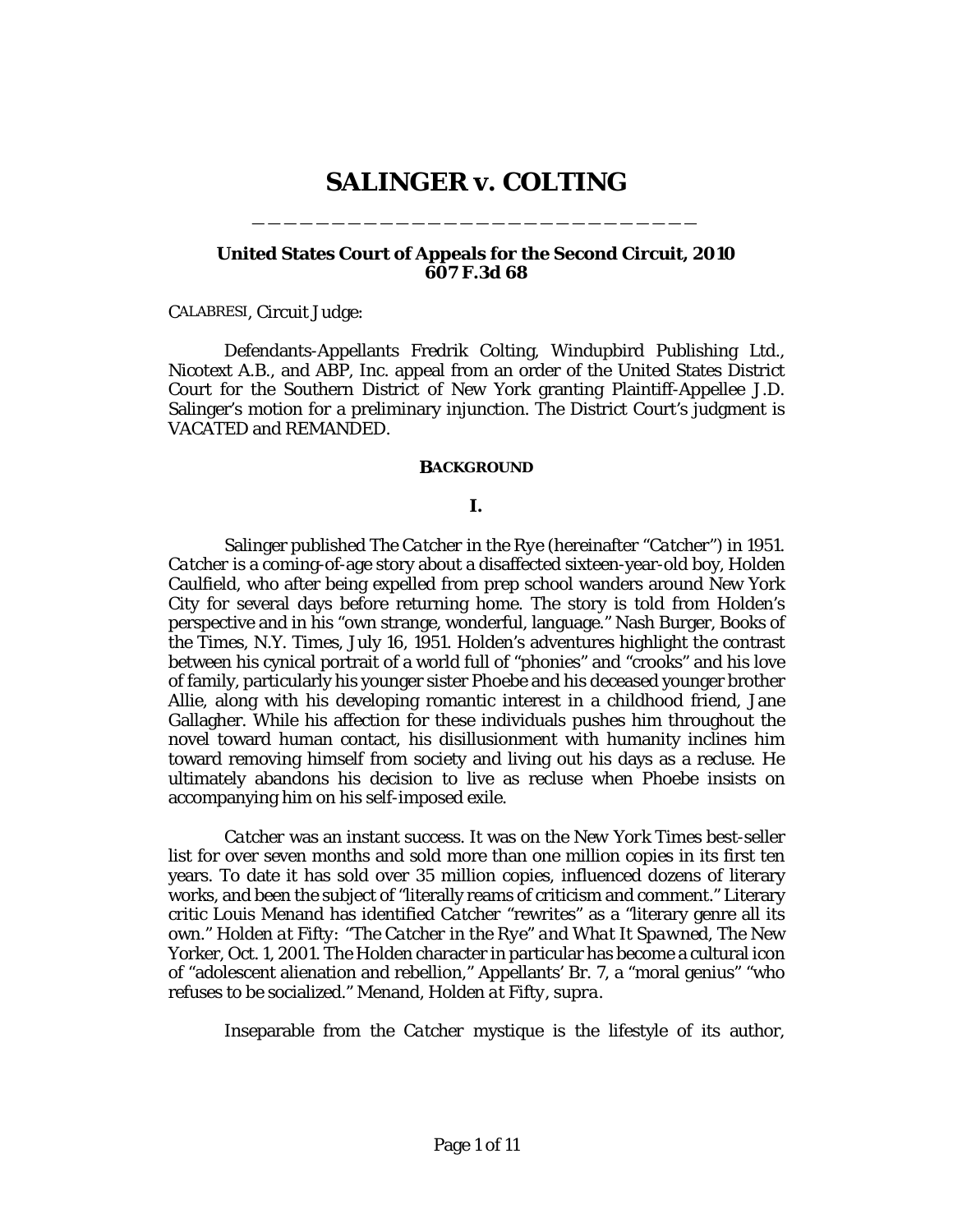Salinger[.3](#page-1-0) Shortly after publishing *Catcher,* Salinger did what Holden did not do: he removed himself from society. Salinger has not published since 1965 and has never authorized any new narrative involving Holden or any work derivative of *Catcher.* Other than a 1949 film adaptation of one of his early short stories, Salinger has never permitted, and has explicitly instructed his lawyers not to allow, adaptations of his works. He has, however, remained in the public spotlight through a series of legal actions to protect his intellectual property. Salinger has registered and duly renewed his copyright in *Catcher* with the U.S. Copyright Office.

**II.**

Defendant-Appellant Fredrik Colting wrote *60 Years Later: Coming Through the Rye* (hereinafter "*60 Years Later*") under the pen name "John David California." Colting published *60 Years Later* with his own publishing company, Defendant-Appellant Windupbird Publishing, Ltd., in England on May 9, 2009. Copies were originally scheduled to be available in the United States on September 15, 2009. Colting did not seek Salinger's permission to publish *60 Years Later*.

*60 Years Later* tells the story of a 76-year-old Holden Caulfield, referred to as "Mr. C," in a world that includes Mr. C's 90-year-old author, a "fictionalized Salinger."[4](#page-1-1) The novel's premise is that Salinger has been haunted by his creation and now wishes to bring him back to life in order to kill him. Unsurprisingly, this task is easier said than done. As the story progresses, Mr. C becomes increasingly self-aware and able to act in ways contrary to the will of Salinger. After a series of misadventures, Mr. C travels to Cornish, New Hampshire, where he meets Salinger in his home. Salinger finds he is unable to kill Mr. C and instead decides to set him free. The novel concludes with Mr. C reuniting with his younger sister, Phoebe, and an estranged son, Daniel.

In bringing this suit, Salinger underscores the extensive similarities between *60 Years Later* and *Catcher.* First, Mr. C is Holden Caulfield. Mr. C narrates like Holden, references events that happened to Holden, and shares many of Holden's notable eccentricities. Also, Mr. C's adventures parallel those of Holden. Both characters leave an institution, wander around New York City for several days, reconnect with old friends, find happiness with Phoebe, and ultimately return to a different institution. Finally, within these broader structural similarities, the novels contain similar scenes, such as a climactic carousel scene.

Salinger also cites Defendants' efforts to market *60 Years Later* as a sequel to *Catcher.* The back cover of the United Kingdom edition describes the novel as

 $\overline{a}$ 

<span id="page-1-0"></span><sup>3.</sup> Salinger has conceded that *Catcher* is "sort of" autobiographical. Paul Alexander, *Salinger: A Biography* 177-78 (1999).

<span id="page-1-1"></span><sup>4.</sup> Appellants concede that Mr. C is Holden Caulfield and that the unnamed author living in Cornish, New Hampshire is a "fictionalized Salinger."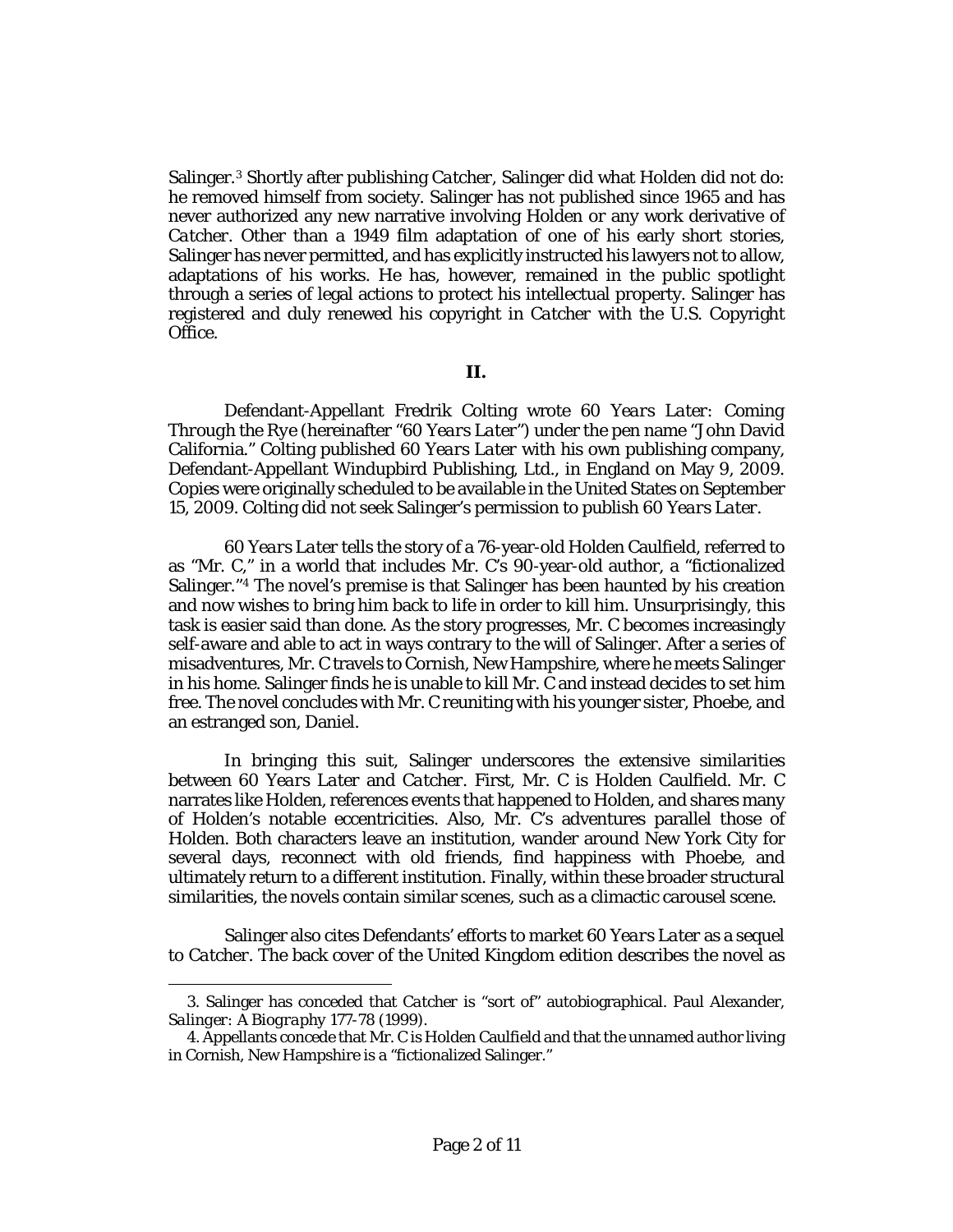"a marvelous sequel to one of our most beloved classics." In a 2009 interview in the *Guardian,* Colting describes *60 Years Later* as "[j]ust like the first novel. . . . He's still Holden Caulfield, and has a particular view on things." Alison Flood, *Catcher in the Rye Sequel Published, but Not by Salinger*, Guardian, May 14, 2009.

Colting responds that *60 Years Later* is not, and was never intended to be, a sequel to *Catcher.* Rather, Colting claims that it is a "critical examination of the character Holden and the way he is portrayed in [*Catcher*], the relationship between Salinger and his iconic creation, and the life of a particular author as he grows old but remains imprisoned by the literary character he created." In support of this claim, Colting first emphasizes that a main character in *60 Years Later* — Salinger himself, who narrates portions of the novel — does not appear in *Catcher.* Next, he explains how the Mr. C character evolves from a two-dimensional and absurd version of a sixteen-year-old Holden into a real person with a rich life completely apart from *Catcher . . . .* 

#### **III.**

On July 1, 2009, the District Court granted Salinger's motion for a preliminary injunction, barring Defendants from "manufacturing, publishing, distributing, shipping, advertising, promoting, selling, or otherwise distributing, shipping, advertising, promoting, selling, or otherwise disseminating any copy of [*60 Years Later*], or any portion thereof, in or to the United States." *Salinger v. Colting*, 641 F. Supp. 2d 250, 269 (S.D.N.Y. 2009). In doing so, it found that (1) Salinger has a valid copyright in *Catcher* and the Holden Caulfield character, (2) absent a successful fair use defense, Defendants have infringed Salinger's copyright in both *Catcher* and the Holden Caulfield character, (3) Defendants' fair use defense is likely to fail, and (4) a preliminary injunction should issue.

\* \* \*

[The District Court's having concluded that Defendants' fair use defense is likely to fail and that Salinger has established a prima facie case of copyright infringement,] the District Court turned to whether a preliminary injunction should issue. According to the Court:

Under Rule 65, to obtain a preliminary injunction a party must demonstrate: (1) that it will be irreparably harmed if an injunction is not granted, and (2) either (a) a likelihood of success on the merits or (b) sufficiently serious questions going to the merits to make them a fair ground for litigation, and a balance of hardships tipping decidedly in its favor.

Given its findings, the Court deemed the only remaining question to be whether Salinger had shown that he would be irreparably harmed if an injunction was not granted. Because Salinger had established a *prima facie* case of copyright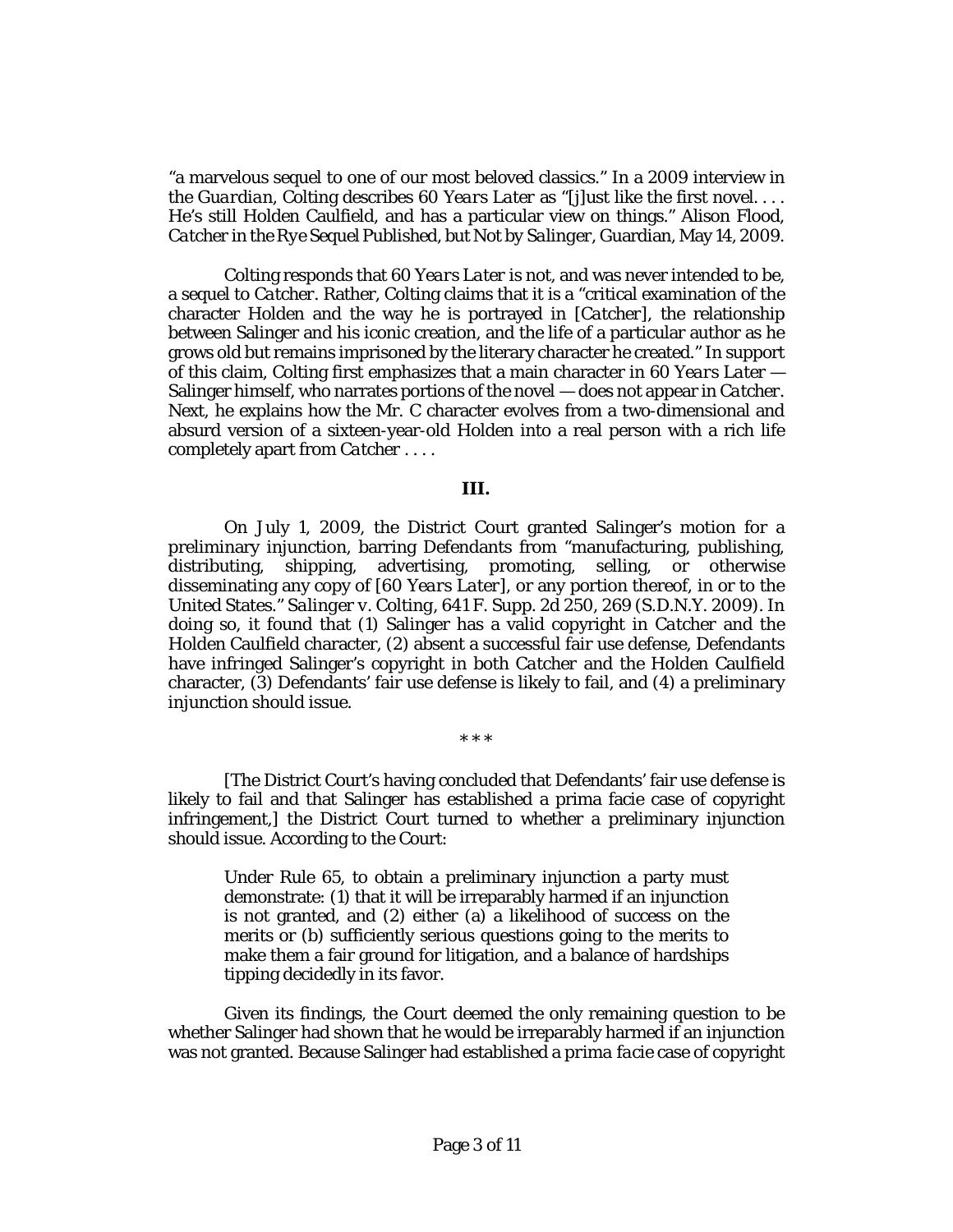infringement, and in light of how the District Court, understandably, viewed this Court's precedents, the District Court presumed irreparable harm without discussion. In a footnote, the Court stated:

Although Defendants contend that *eBay, Inc. v. MercExchange*, 547 U.S. 388, 126 S. Ct. 1837, 164 L. Ed. 2d 641 (2006), undermines the validity of this presumption, that case dealt only with the presumption of irreparable harm in the patent law context, and thus is not controlling in the absence of Second Circuit precedent applying it in the copyright context.

*Id.* at 268 n.6.

#### **DISCUSSION**

We hold that, although the District Court applied our Circuit's longstanding standard for preliminary injunctions in copyright cases, our Circuit's standard is inconsistent with the "test historically employed by courts of equity" and has, therefore, been abrogated by *eBay, Inc. v. MercExchange, L.L.C.*, 547 U.S. 388, 390 (2006).

**I.**

The Copyright Act of 1976 authorizes courts to "grant temporary and final injunctions on such terms as [they] may deem reasonable to prevent or restrain infringement of a copyright." 17 U.S.C. §502(a). And, as the District Court stated, this Court has long issued preliminary injunctions in copyright cases upon a finding of (a) irreparable harm and (b) either (1) likelihood of success on the merits or (2) sufficiently serious questions going to the merits to make them a fair ground for litigation and a balance of hardships tipping decidedly toward the party requesting the preliminary relief.

Thus, once a plaintiff establishes a likelihood of success on the merits, the only additional requirement is a showing that the plaintiff will be irreparably harmed if the preliminary injunction does not issue. And traditionally, this Court has presumed that a plaintiff likely to prevail on the merits of a copyright claim is also likely to suffer irreparable harm if an injunction does not issue.

This Court has applied this presumption in several ways. Some decisions have interpreted the presumption to mean that a plaintiff likely to prevail on the merits does not need to make a detailed showing of irreparable harm. Other cases have discussed the presumption as though it applies automatically and is irrebuttable. A few decisions, by contrast, have found the presumption rebuttable where the plaintiff delayed in bringing the action seeking an injunction.

Under any of these articulations, however, this Court has nearly always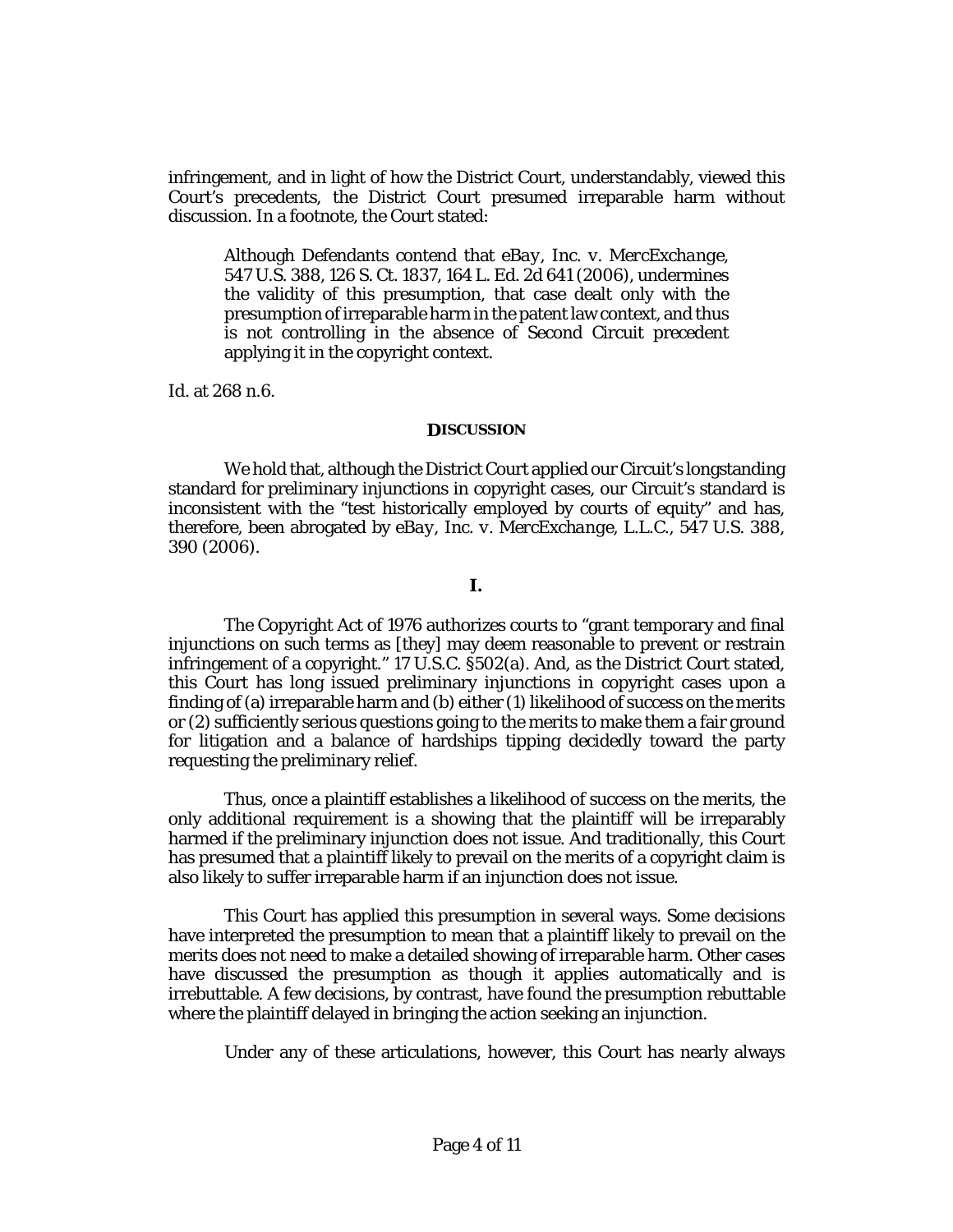issued injunctions in copyright cases as a matter of course upon a finding of likelihood of success on the merits.

## **II.**

Defendants do not claim that the District Court failed to apply this Circuit's longstanding preliminary injunction standard. Rather, they argue both that this standard is an unconstitutional prior restraint on speech and that it is in conflict with the Supreme Court's decision in *eBay, Inc. v. MercExchange, L.L.C.*, 547 U.S. 388 (2006). We agree that *eBay* abrogated parts of this Court's preliminary injunction standard in copyright cases, and accordingly, this case must be remanded to the District Court to reevaluate Salinger's preliminary injunction motion. In light of that holding, we need not decide whether the preliminary injunction issued by the District Court constituted an unconstitutional prior restraint on speech.

*eBay* involved the propriety of a permanent injunction after a finding of patent infringement. The United States District Court for the Eastern District of Virginia had ostensibly applied the traditional four-factor test for determining whether a permanent injunction should issue:

<EXT>Issuance of injunctive relief against [the defendants] is governed by traditional equitable principles, which require consideration of (i) whether the plaintiff would face irreparable injury if the injunction did not issue, (ii) whether the plaintiff has an adequate remedy at law, (iii) whether granting the injunction is in the public interest, and (iv) whether the balance of the hardships tips in the plaintiff's favor.

*MercExchange, L.L.C. v. eBay, Inc.*, 275 F. Supp. 2d 695, 711 (E.D. Va. 2003) (quotation marks omitted). In its application of this test, however, the district court "appeared to adopt certain expansive principles suggesting that injunctive relief could not issue in a broad swath of cases." *eBay*, 547 U.S. at 393. Specifically, the district court found that "the evidence of the plaintiff's willingness to license its patents, its lack of commercial activity in practicing the patents, and its comments to the media as to its intent with respect to enforcement of its patent rights, are sufficient to rebut the presumption that it will suffer irreparable harm if an injunction does not issue." *eBay*, 275 F. Supp. 2d at 712. The Federal Circuit reversed on appeal, applying a "general rule . . . that a permanent injunction will issue once infringement and validity have been adjudged." *MercExchange, L.L.C. v. eBay, Inc.*, 401 F.3d 1323, 1338 (Fed. Cir. 2005) . . . .

Writing for a unanimous Court, Justice Thomas held that neither the district court nor the Federal Circuit correctly applied the equitable factors:

According to well-established principles of equity, a plaintiff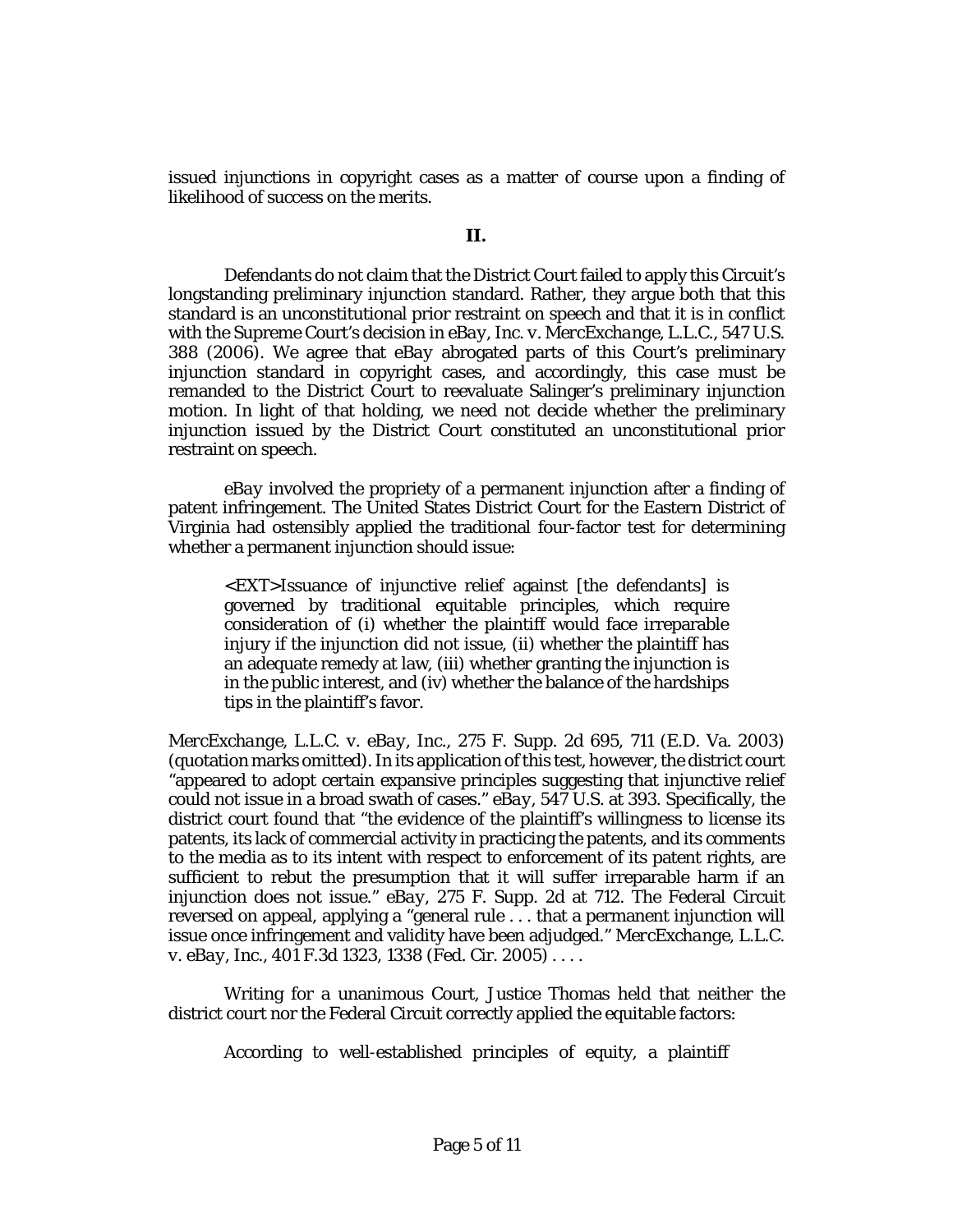seeking a permanent injunction must satisfy a four-factor test before a court may grant such relief. A plaintiff must demonstrate: (1) that it has suffered an irreparable injury; (2) that remedies available at law, such as monetary damages, are inadequate to compensate for that injury; (3) that, considering the balance of hardships between the plaintiff and defendant, a remedy in equity is warranted; and (4) that the public interest would not be disserved by a permanent injunction.

*eBay*, 547 U.S. at 391. Although the courts below had articulated the correct standard, they had both, albeit in different ways, applied "broad classifications" that were inconsistent with traditional equitable principles. *Id.* at 393.

This Court has not directly addressed the scope of *eBay.*

\* \* \*

We hold today that *eBay* applies with equal force (a) to preliminary injunctions (b) that are issued for alleged copyright infringement. First, nothing in the text or the logic of *eBay* suggests that its rule is limited to patent cases. On the contrary, *eBay* strongly indicates that the traditional principles of equity it employed are the presumptive standard for injunctions in any context. Significantly, after laying out the four-factor test quoted above, *eBay* cites two cases: *Weinberger v. Romero-Barcelo*, 456 U.S. 305, 311-313 (1982), which involved a permanent injunction after a finding that the defendant violated the Federal Water Pollution Control Act, and *Amoco Production Co. v. Village of Gambell*, 480 U.S. 531, 542 (1987), which involved a preliminary injunction in which the plaintiff alleged that the defendant was violating §810 of the Alaska National Interest Lands Conservation Act, *eBay*, 547 U.S. at 391. The Court then looked to whether the logic of these cases should apply in the patent context. Reasoning that "'a major departure from the long tradition of equity practice should not be lightly implied,'" *id.* at 391 (quoting *Weinberger*, 456 U.S. at 320), the Court concluded that "[t]hese familiar principles apply with equal force to disputes arising under the Patent Act," *id.*

Moreover, the Court expressly relied upon copyright cases in reaching its conclusion. In response to the Federal Circuit's reasoning that the Patent Act's right to exclude justifies the preference for injunctive relief, the Court stated that "the creation of a right is distinct from the provision of remedies for violations of that right." *Id.* at 392. In support of this distinction, it noted that "[l]ike a patent owner, a copyright holder possesses the right to exclude others from using his property." *Id.* (quotation marks omitted). It further noted that "[l]ike the Patent Act, the Copyright Act provides that courts 'may' grant injunctive relief 'on such terms as it may deem reasonable to prevent or restrain infringement of copyright.' " *Id.* (quoting 17 U.S.C. §502(a)). Because of these similarities, the Court emphasized that it "has consistently rejected invitations to replace traditional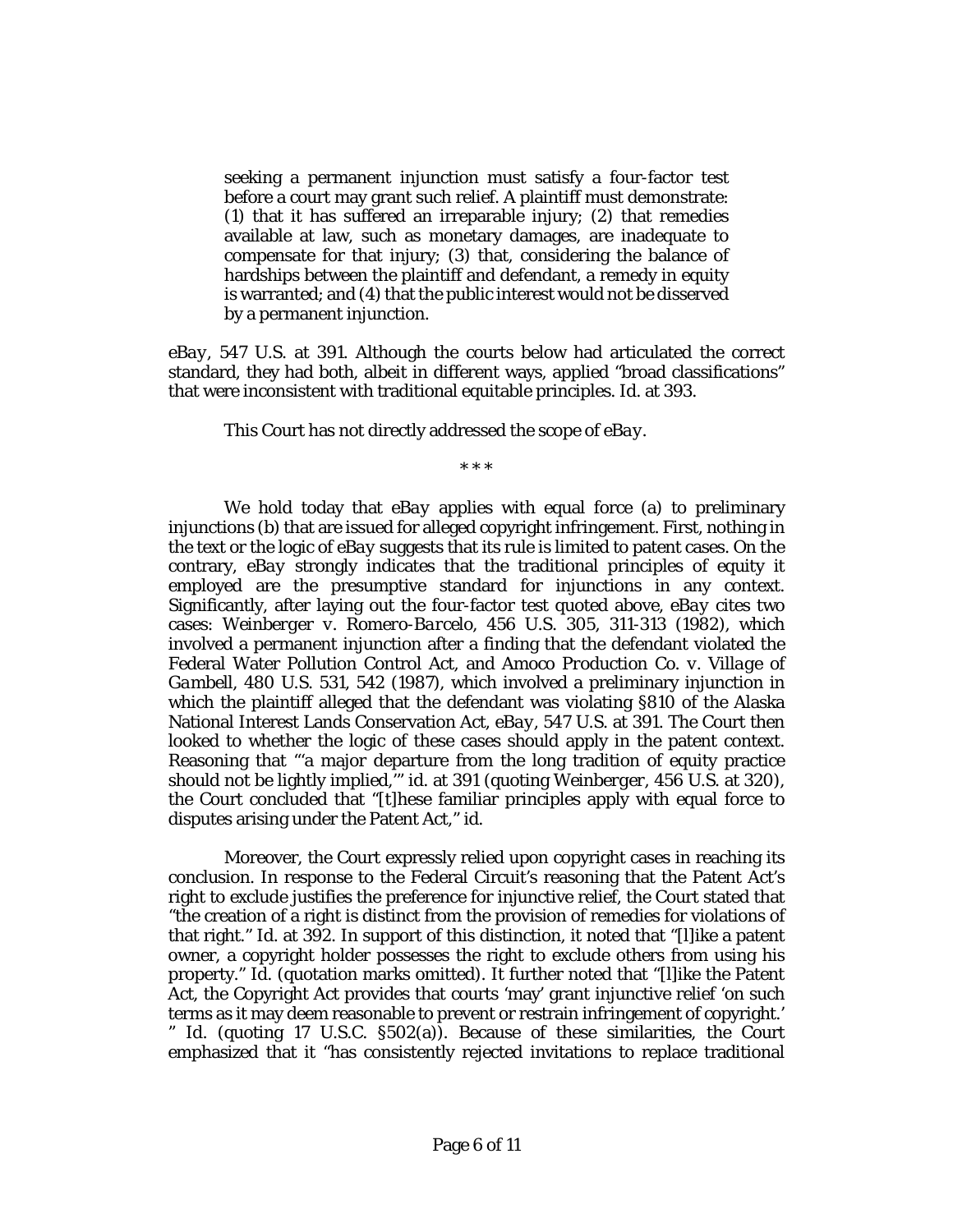equitable considerations with a rule that an injunction automatically follows a determination that a copyright has been infringed." *Id.* at 392-93 (citing *N.Y. Times Co. v. Tasini*, 533 U.S. 483, 505 (2001); *Campbell*, 510 U.S. at 578 n.10; *Dun v. Lumbermen's Credit Ass'n*, 209 U.S. 20, 23-24 (1908)). Whatever the underlying issues and particular circumstances of the cases cited by the Court in *eBay*, it seems clear that the Supreme Court did not view patent and copyright injunctions as different in kind, or as requiring different standards.

Nor does *eBay*, as reinforced by the Supreme Court's very recent decision in *Winter v. Natural Resources Defense Counsel*, \_\_\_ U.S. \_\_\_, 129 S. Ct. 365 (2008), permit an easier grant of a preliminary than of a permanent injunction. First, as mentioned above, one of the two cases *eBay* relied upon in stating the traditional equitable test involved a preliminary injunction. *See Amoco Prod.*, 480 U.S. at 542; *see also id.* at 546 n.12 ("The standard for a preliminary injunction is essentially the same as for a permanent injunction with the exception that the plaintiff must show a likelihood of success on the merits rather than actual success."). Second, in *Winter*, the Supreme Court in fact applied *eBay* in a case involving a preliminary injunction. Reversing the Ninth Circuit, which had preliminarily enjoined the Navy's use of sonar in training exercises based on a "strong" likelihood of success on the merits and a "possibility" of irreparable harm, the Court stated: "Issuing a preliminary injunction based only on a possibility of irreparable harm is inconsistent with our characterization of injunctive relief as an extraordinary remedy that may only be awarded upon a clear showing that the plaintiff is entitled to such relief." *Winter*, 129 S. Ct. at 375-376. And using broad, unqualified language, the Court discussed the preliminary injunction standard as follows:

A preliminary injunction is an extraordinary remedy never awarded as of right. In each case, courts must balance the competing claims of injury and must consider the effect on each party of the granting or withholding of the requested relief. In exercising their sound discretion, courts of equity should pay particular regard for the public consequences in employing the extraordinary remedy of injunction.

*Id.* at 376-377 (quotation marks and citations omitted).

## **III.**

This Court's pre-*eBay* standard for when preliminary injunctions may issue in copyright cases is inconsistent with the principles of equity set forth in *eBay.* The Supreme Court's decision in *Winter* tells us that, at minimum, we must consider whether "irreparable injury is *likely* in the absence of an injunction," we must " 'balance the competing claims of injury,' " and we must " 'pay particular regard for the public consequences in employing the extraordinary remedy of injunction.' " 129 S. Ct. at 375-77 (quoting *Amoco*, 480 U.S. at 542; *Weinberger*,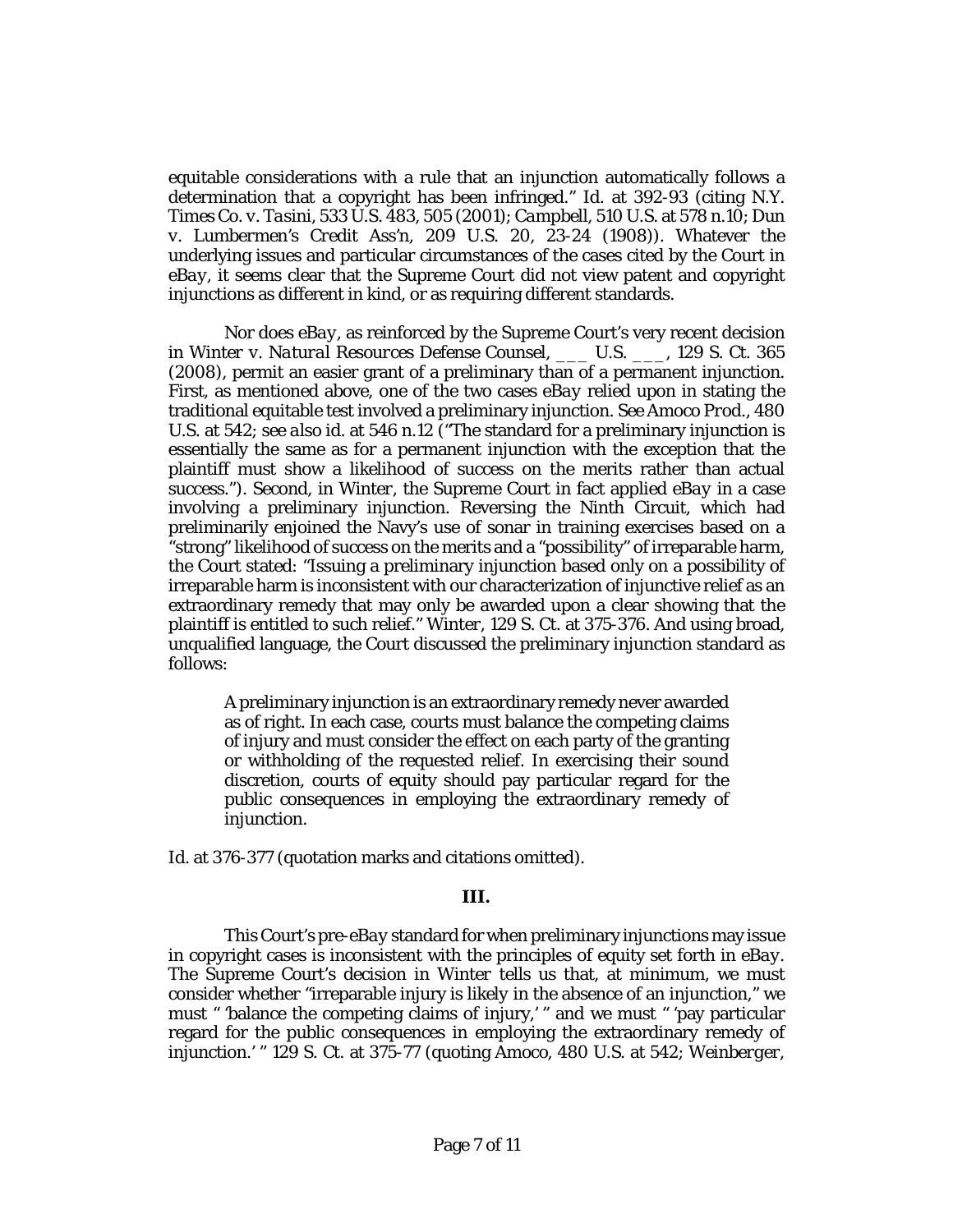456 U.S. at 312). Therefore, in light of *Winter* and *eBay*, we hold that a district court must undertake the following inquiry in determining whether to grant a plaintiff's motion for a preliminary injunction in a copyright case. First, as in most other kinds of cases in our Circuit, a court may issue a preliminary injunction in a copyright case only if the plaintiff has demonstrated "either (a) a likelihood of success on the merits or (b) sufficiently serious questions going to the merits to make them a fair ground for litigation and a balance of hardships tipping decidedly in the [plaintiff]'s favor." [*NXIVM Corp. v. Ross Inst.*, 364 F.3d 471, 476 (2d Cir. 2004).] Second, the court may issue the injunction only if the plaintiff has demonstrated "that he is likely to suffer irreparable injury in the absence of an injunction." *Winter*, 129 S. Ct. at 374. The court must not adopt a "categorical" or "general" rule or presume that the plaintiff will suffer irreparable harm (unless such a "departure from the long tradition of equity practice" was intended by Congress). *eBay*, 547 U.S. at 391, 393-394. Instead, the court must actually consider the injury the plaintiff will suffer if he or she loses on the preliminary injunction but ultimately prevails on the merits, paying particular attention to whether the "remedies available at law, such as monetary damages, are inadequate to compensate for that injury." *eBay*, 547 U.S. at 391. Third, a court must consider the balance of hardships between the plaintiff and defendant and issue the injunction only if the balance of hardships tips in the plaintiff's favor. *Winter*, 129 S. Ct. at 374; *eBay*, 547 U.S. at 391. Finally, the court must ensure that the "public interest would not be disserved" by the issuance of a preliminary injunction. *eBay*, 547 U.S. at 391.

## *A.*

The first consideration in the preliminary injunction analysis is the probability of success on the merits. In gauging this, we emphasize that courts should be particularly cognizant of the difficulty of predicting the merits of a copyright claim at a preliminary injunction hearing. This difficulty is compounded significantly when a defendant raises a colorable fair use defense. "Whether [a] taking[ ] will pass the fair use test is difficult to predict. It depends on widely varying perceptions held by different judges." Pierre N. Leval, *Toward a Fair Use Standard,* 103 Harv. L. Rev. 1105, 1132 (1990); *see also Campbell*, 510 U.S. at 578 n.10 (noting that "the fair use enquiry often requires close questions of judgment").

## *B.*

Next, the court must consider whether the plaintiff will suffer irreparable harm in the absence of a preliminary injunction, and the court must assess the balance of hardships between the plaintiff and defendant. Those two items, both of which consider the harm to the parties, are related. The relevant harm is the harm that (a) occurs to the parties' legal interests and (b) cannot be remedied after a final adjudication, whether by damages or a permanent injunction. The plaintiff's interest is, principally, a property interest in the copyrighted material. But as the Supreme Court has suggested, a copyright holder might also have a First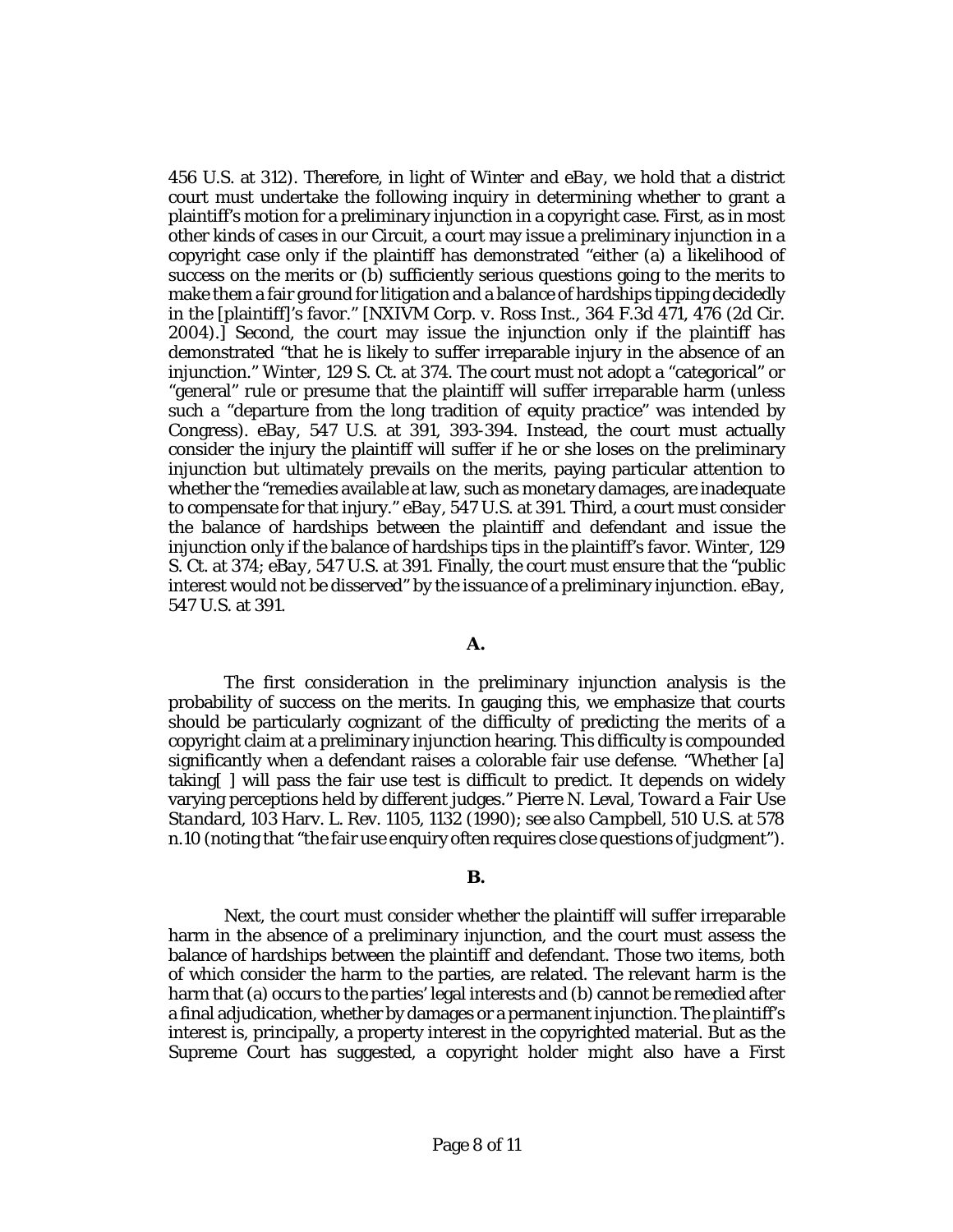Amendment interest in *not* speaking. *See Harper & Row Publishers, Inc. v. Nation Enters.*, 471 U.S. 539, 559 (1985). The defendant to a copyright suit likewise has a property interest in his or her work to the extent that work does not infringe the plaintiff's copyright. And a defendant also has a core First Amendment interest in the freedom to express him or herself, so long as that expression does not infringe the plaintiff's copyright.

But the above-identified interests are relevant only to the extent that they are not remediable after a final adjudication. Harm might be irremediable, or irreparable, for many reasons, including that a loss is difficult to replace or difficult to measure, or that it is a loss that one should not be expected to suffer. In the context of copyright infringement cases, the harm to the plaintiff's property interest has often been characterized as irreparable in light of possible market confusion. And courts have tended to issue injunctions in this context because "to prove the loss of sales due to infringement is . . . notoriously difficult." *Omega Importing Corp. v. Petri-Kine Camera Co.*, 451 F.2d 1190, 1195 (2d Cir. 1971) (Friendly, *C.J.*). Additionally, "[t]he loss of First Amendment freedoms," and hence infringement of the right *not* to speak, "for even minimal periods of time, unquestionably constitutes irreparable injury." *Elrod v. Burns,* 427 U.S. 347, 373 (1976).

After *eBay*, however, courts must not simply presume irreparable harm. Rather, plaintiffs must show that, on the facts of their case, the failure to issue an injunction would actually cause irreparable harm. This is not to say that most copyright plaintiffs who have shown a likelihood of success on the merits would not be irreparably harmed absent preliminary injunctive relief. As an empirical matter, that may well be the case, and the historical tendency to issue preliminary injunctions readily in copyright cases may reflect just that. As Chief Justice Roberts noted, concurring in *eBay*:

From at least the early 19th century, courts have granted injunctive relief upon a finding of infringement in the vast majority of patent cases. This "long tradition of equity practice" is not surprising, given the difficulty of protecting a right to *exclude* through monetary remedies. . . . This historical practice, as the Court holds, does not *entitle* a patentee to [an] . . . injunction or justify a *general rule* that such injunctions should issue.... At the same time, there is a difference between exercising equitable discretion pursuant to the established four-factor test and writing on an entirely clean slate.... When it comes to discerning and applying those standards, in this area as others, a page of history is worth a volume of logic.

547 U.S. at 395 (quotation marks omitted).

But by anchoring the injunction standard to equitable principles, albeit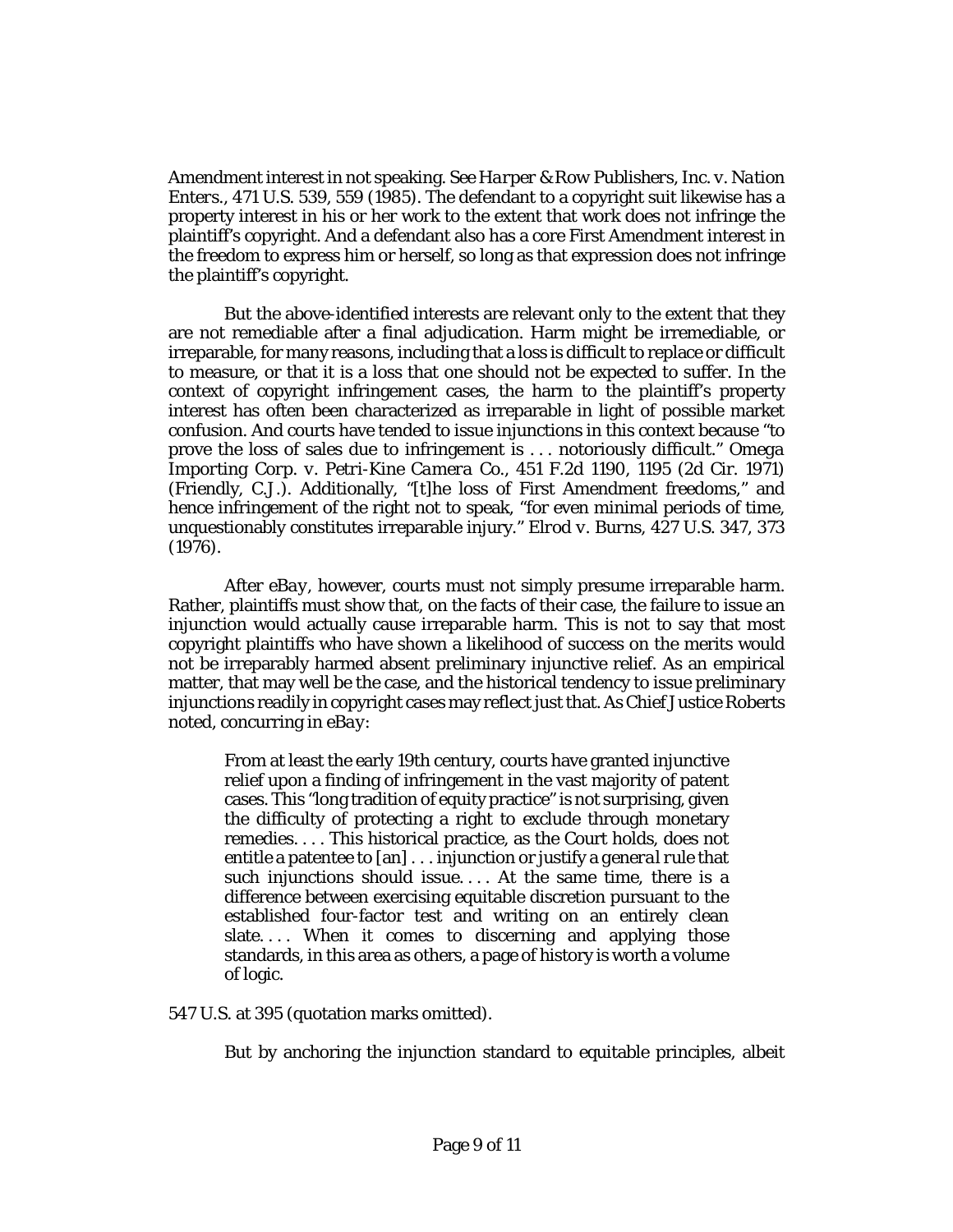with one eye on historical tendencies, courts are able to keep pace with innovation in this rapidly changing technological area. Justice Kennedy, responding to Justice Roberts, made this very point as to patent injunctions in his *eBay* concurrence. Although the "lesson of the historical practice . . . is most helpful and instructive when the circumstances of a case bear substantial parallels to litigation the courts have confronted before,  $\vert \cdot \vert$ ... in many instances the nature of the patent being enforced and the economic function of the patent holder present considerations quite unlike earlier cases." *Id.* at 396. Justice Kennedy concluded that changes in the way parties use patents may now mean that "legal damages [are] sufficient to compensate for the infringement." *Id.*

#### *C.*

Finally, courts must consider the public's interest. The object of copyright law is to promote the store of knowledge available to the public. But to the extent it accomplishes this end by providing individuals a financial incentive to contribute to the store of knowledge, the public's interest may well be already accounted for by the plaintiff's interest.

The public's interest in free expression, however, is significant and is distinct from the parties' speech interests. Every injunction issued before a final adjudication on the merits risks enjoining speech protected by the First Amendment. Some uses, however, will so patently infringe another's copyright, without giving rise to an even colorable fair use defense, that the likely First Amendment value in the use is virtually nonexistent.

## **IV.**

Because the District Court considered only the first of the four factors that, under *eBay* and our holding today, must be considered before issuing a preliminary injunction, we vacate and remand the case. But in the interest of judicial economy, we note that there is no reason to disturb the District Court's conclusion as to the factor it did consider — namely, that Salinger is likely to succeed on the merits of his copyright infringement claim.

\* \* \*

 $[ ]^{12}$  $[ ]^{12}$  $[ ]^{12}$ 

<span id="page-9-0"></span> $\overline{a}$ 12. As noted above, since the commencement of these proceedings, Plaintiff-Appellee J.D. Salinger has died. On remand, nothing precludes the District Court from considering that or any other additional evidence that may bear on the legal issues to be determined with respect to the preliminary injunction and the final merits. Moreover, while we are remanding for further consideration of a preliminary injunction, we wish to make clear that nothing we have said is intended to preclude the District Court on remand from consolidating its further consideration of the preliminary injunction application with the